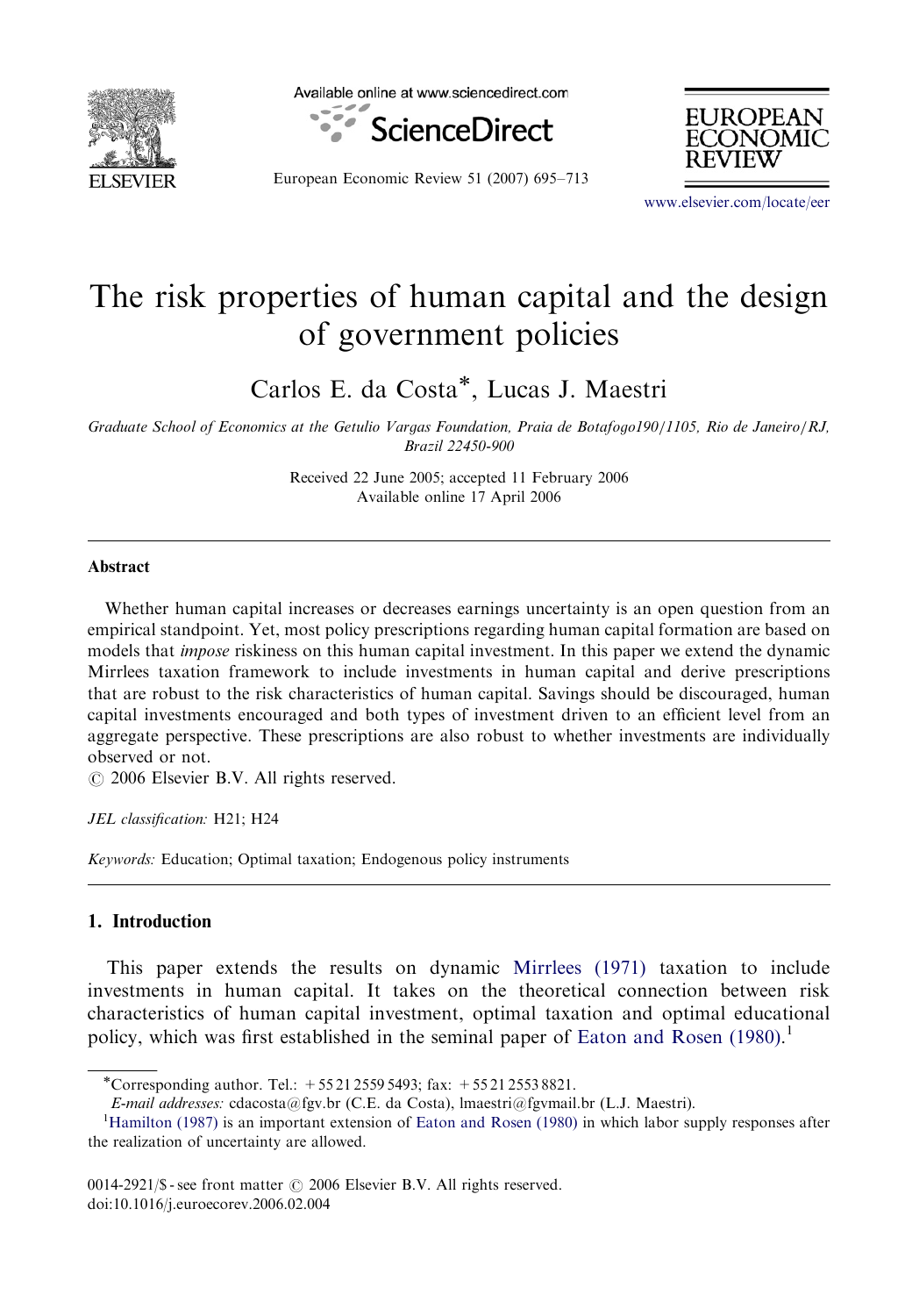Human capital investment is described in the literature as a life long choice subject to a great deal of idiosyncratic uncertainty against which no markets exist to insure. Moreover, provided that human capital is risky, the private optimum level of investment will be lower than the social optimum. Optimal policies derived under these assumptions will then prescribe the use of a proportional labor income tax to increase the agents' expected utility and educational subsidies to ameliorate the problem of under-investment in human capital.

The relevant and still unanswered empirical question<sup>2</sup> is, therefore, whether the return on human capital is risky, i.e., whether, at the margin, most of the increase in productivity takes place when the marginal utility of consumption is lower. As pointed out by [Hamilton](#page--1-0) [\(1987, p. 380\)](#page--1-0): ''The basic requirement for the result [social welfare is increasing in human capital at the optimum private choices] is that the marginal return to human capital remains high for favorable states of the world in which marginal utility of income is low.''

We build a two periods model along the lines of [Hamilton \(1987\),](#page--1-0) which extends [Eaton](#page--1-0) [and Rosen \(1980\)](#page--1-0) by allowing for labor supply responses later in life, but follow the new dynamic public finance literature in considering policy instruments that are endogenously determined. After describing the informational structure of the economy, optimal policies are derived in two steps. First, we use the revelation principle to determine optimal allocations by means of a truthful revelation direct mechanism. Then, we characterize tax instruments capable of implementing such allocations. $3$ 

As it turns out, with fewer restrictions on preferences we are able to show that savings should be set below and human capital investments above what would be privately chosen, independently of whether investment in human capital increases or reduces wage risk. Risk sharing is taken care of by the non-linear income tax schedule. The role of other instruments is simply to relax the incentive compatibility constraints associated with the direct mechanism by punishing off-equilibrium behavior. What we show is that agents who intend to announce falsely their productivities invest less in education and save more than agents who intend to abide by the rules, regardless of the risk characteristic of human capital.

Another property of optimal policies is the aggregate efficiency for both types of investment: Physical and human capital. On the one hand, agents private choices are distorted, while on the other the aggregate return is determined by a condition compatible with the prescription of no capital income taxation of [Judd \(1985\)](#page--1-0), [Chamley \(1986\)](#page--1-0) and [Lucas \(1990\).](#page--1-0) This result is in contrast with the prescriptions found in [Anderson and](#page--1-0) [Anderberg \(2003\)](#page--1-0) where risk-enhancing (reducing) human capital should be set at a level which is lower (higher) than the unconstrained efficient level.

As for implementation, our results parallel those of [Albanesi and Sleet \(2005\)](#page--1-0), [Golosov](#page--1-0) [and Tsyvinski \(2004\)](#page--1-0) and [Kocherlakota \(2004\)](#page--1-0): Neither do education subsidies substitute for compulsory education nor does capital income taxation substitute for savings control. We characterize implementation via taxes and show that marginal tax rates on the return of both forms of investment must depend on the second period labor output.

 ${}^{2}E.g.,$  see [Anderson and Anderberg \(2003\)](#page--1-0) for a brief survey.

<sup>&</sup>lt;sup>3</sup>Agency approaches to deal with human capital choices are found as early as [Hare and Ulph \(1979\)](#page--1-0). However, risk is altogether eliminated by their collapsing choices in a single period, the same procedure followed by [Brett](#page--1-0) [and Weymark \(2000\)](#page--1-0) and [Bovenberg and Jacobs \(2005\)](#page--1-0). In [Kapicka \(2004\)](#page--1-0) uncertainty regarding human capital investment is eliminated from a fully dynamic model by the assumption that productivity is known from the start.